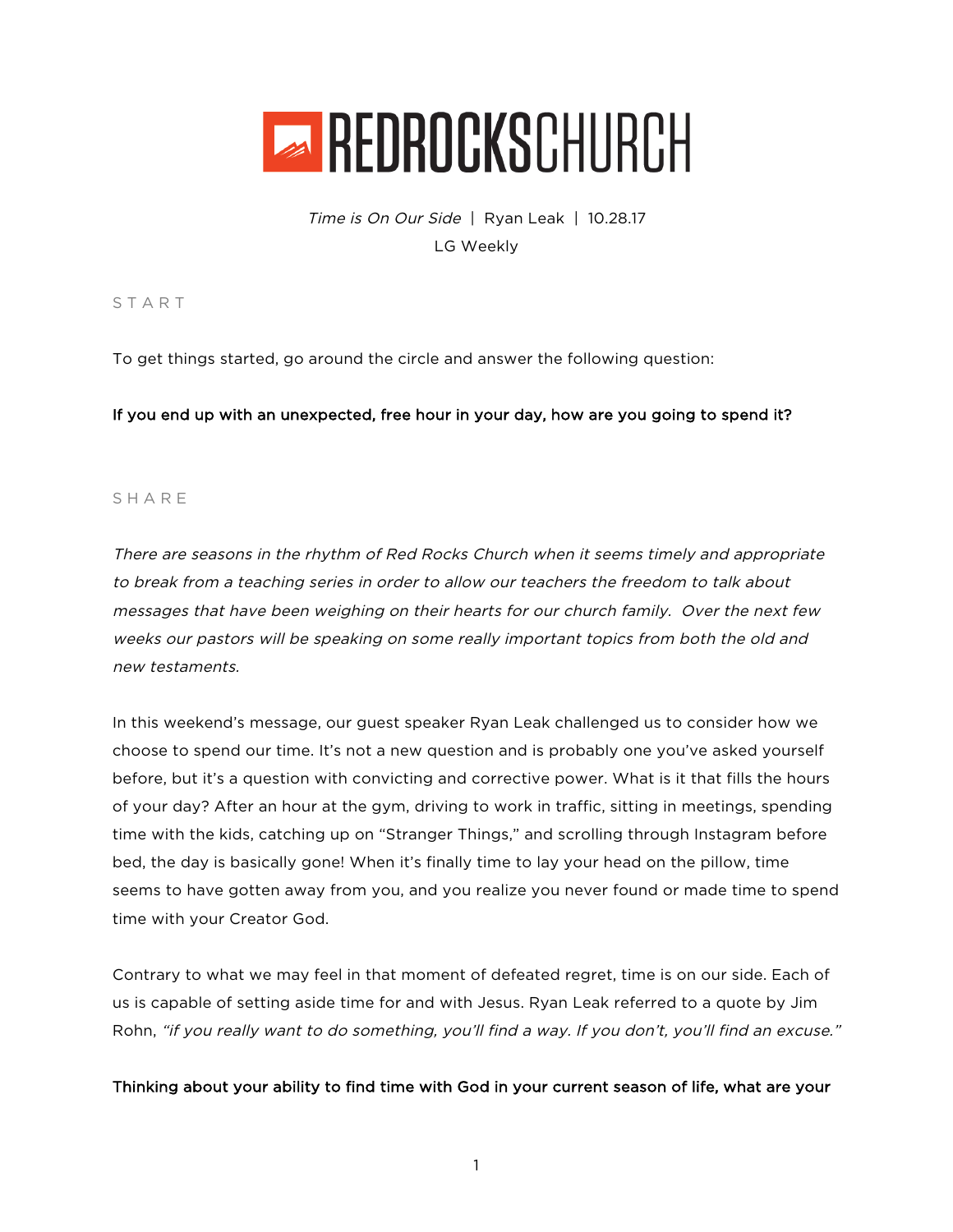## initial reactions to Rohn's statement?

As we mature in our walk with Christ, the assumption is it gets easier to find time with Jesus. But that's not always the case. Often, our ability to find time with God goes in seasons.

# Can you point to a season or period of your life when spending time with God was natural and easy? What made it that way?

What practical things did you do in that season that made "finding time" with God easier?

### GRO W

After Jesus washes his disciples' feet and celebrates the Passover in John 13, Jesus and the disciples make their way to the Garden. As the hours draw near to his betrayal, Jesus knows these are his final moments with his disciples, so he uses their time walking to impart final thoughts and promises. Chapters 14-17 are often referred to as the "Farewell Discourse" and include some of Jesus' most memorable sayings in all of the gospels.

It's in this context that Jesus gives his symbolic lesson on the vine—perhaps even as they walk by a vineyard or step over a twisting vine on the path. As you read, imagine the disciples hearing this text for the first time in a setting that vividly illustrates Jesus' teaching.

# Read John 15:1-8

For the disciples, hearing Jesus say, "I am the true vine," would immediately bring to mind the picture of the nation of Israel as a vineyard. Throughout the Old Testament, books with which the disciples were incredibly familiar, the imagery of the vine is used of God's people. The Lord carefully plants and cultivates his vineyard, Israel, but Israel consistently fails to produce good fruit.

#### Read Isaiah 5:1-7

How does understanding that Israel was depicted as a fruitless vineyard influence the way you read about Jesus being the true vine?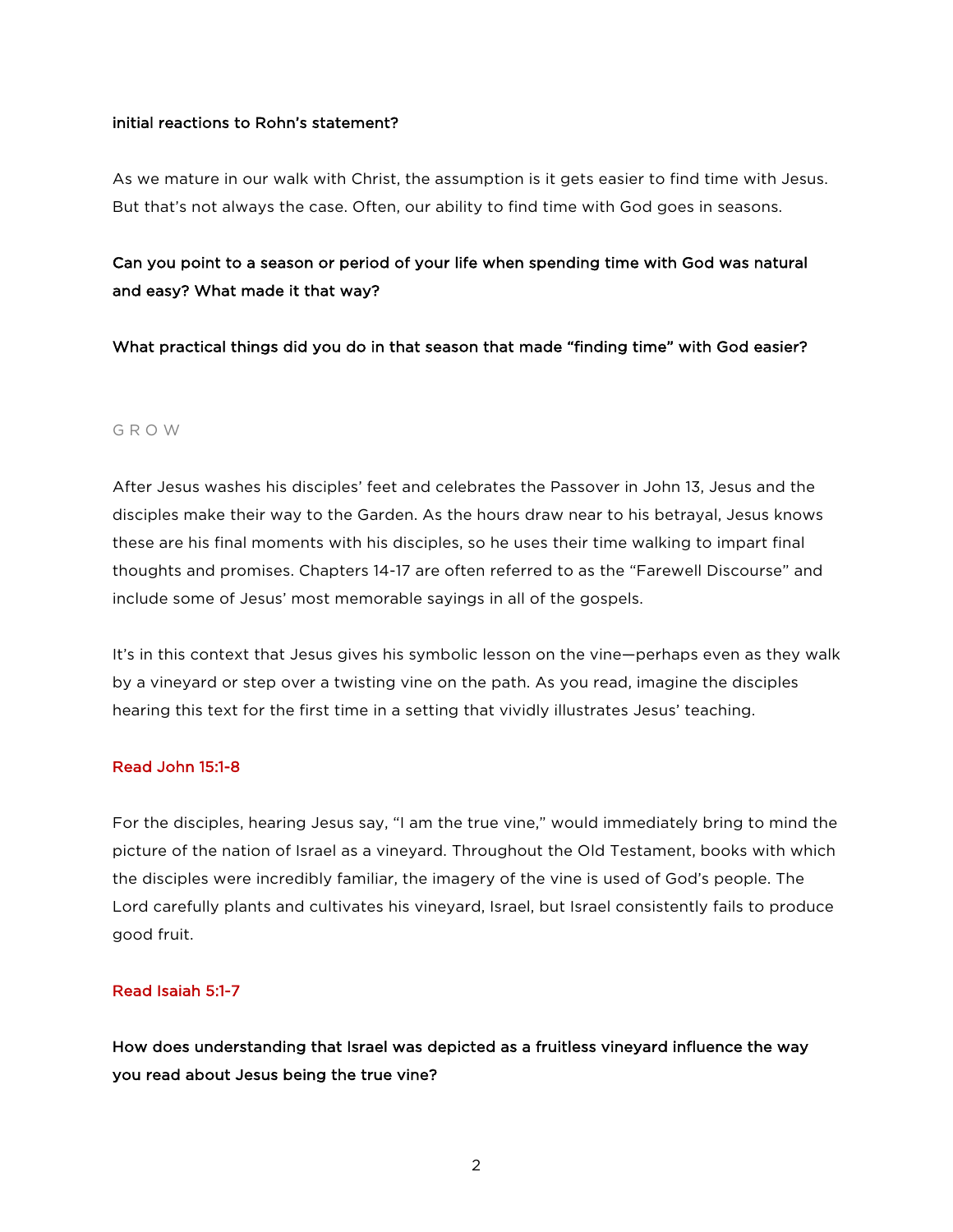In contrast to Israel's failure as a good, fruit-producing vine, Jesus asserts that he himself is the true vine and thereby fulfills Israel's position as the vine of God (Ps. 80:14-18). Pastor of the Village Church, Matt Chandler, in a series on the "I AM" statements of Jesus, says that when Jesus states, "I am the true vine," Jesus steps into the mess of Israel's inability to bear fruit and their ensuing judgment. He flips the Old Testament picture of the vineyard on its head, saying, "'I am being what you could not be. I got you and I got this. I am the true vine; you are not the true vine. You have been unable to bear the type of fruitfulness that pleases the Lord, but I will make it possible for you.'"

# Looking at John 15, how does God make it possible for us to bear fruit? What does he ask us to do?

Based on this text, what is the end result for someone who does not bear fruit? How does this seemingly harsh reality influence the way you choose to remain in Jesus?

## MOVE

As the vineyard itself exists to be fruitful, so we, as Christ-followers, exist to bear fruit. It is tempting to define the fruit we bear as believers by our actions or what we do for Jesus. Such behavior is tangible—we can accomplish it ourselves or notice someone else's ability to serve and behave better. But our "fruits" are not external religious acts off of a Pharisaical to-do list, and our ability to bear fruit is not achieved by any power of our own.

Our fruit is the evidence of a close-knit relationship with Jesus; it is the result of continued discipleship (John 15:8). When we continue to absorb Jesus teachings and character into our own understanding and life practices, our own hearts are transformed by Jesus' presence and the work of the Spirit. Soon, our character, desire, and finally, our behavior is transformed and modeled after Christ's.

### Read Galatians 5:22-25

Just when we think the whole talk of the vine and branches is getting too metaphorical, Paul gives us the fruit of the Spirit as a marker of the Christian life. Those who remain in the vine will bear these fruits! It's tangible, obvious and, quite frankly, serves as a kick in the pants especially when we realize the fruit of the Spirit exist as a whole package of traits that are not

3